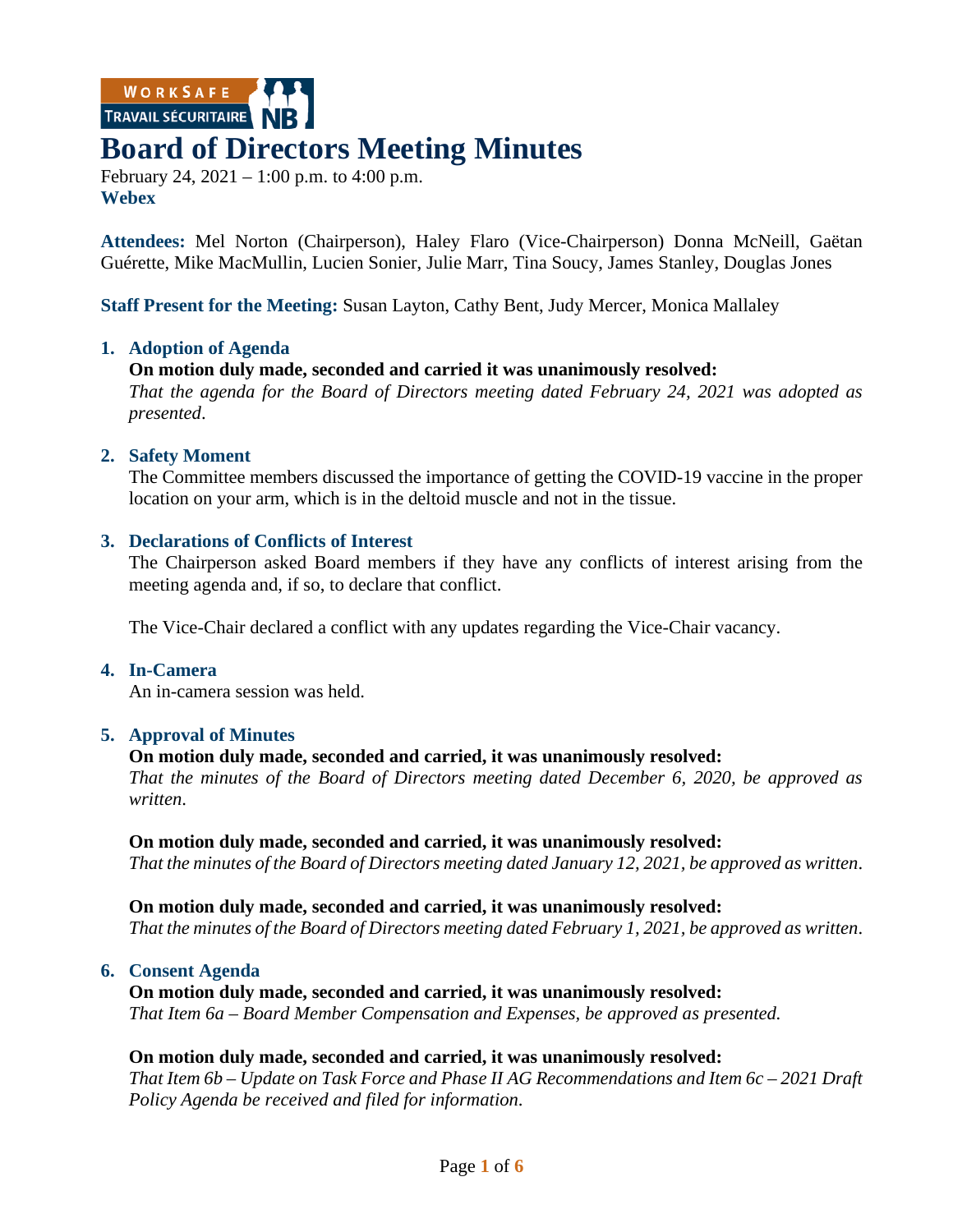# **7. Chairperson's Report**

# **a. 2021 Workplan**

The Chairperson said that he has been meeting regularly with the Minister and that there have been no concerns.

**On motion duly made, seconded and carried, it was unanimously resolved**:

*That the 2021 Workplan be received and filed for information.*

# **8. CEO Report**

# **a. Legislative Update**

The President and CEO said that approximately 30 employers have requested cost relief as a result of the explosion at Irving Oil in 2018.

Upon review of the WCA and the General Regulation, WorkSafeNB has concluded that it does not have authority to grant cost relief on the basis of employer negligence for the following reasons:

- Section  $11(1)$  requires that cost relief for employer negligence can only be provided where there are two employers that are from two different classes;
- Pursuant to section 50 of the WCA Act, only the Lieutenant Governor-in-Council can divide industries into classes through regulation;
- Section 3 of the General Regulation provides that all industries are part of the same class: the New Brunswick Industry Class.

Since all employers are in one class and reallocation of costs is predicated on there being more than one class, WorkSafeNB does not have the legislative authority to award cost relief based on employer negligence.

It was requested that the Board of Directors approve a recommendation, to the Department of Postsecondary Education, Training and Labour, for an amendment to the *Workers' Compensation Act* ("WCA") and/or Regulations, to allow for cost relief in the context of employer negligence, as provided in section 11(1) of the WCA.

# **On motion duly made, seconded and carried, it was unanimously resolved:**

*That the Board of Directors approve the recommendation, to the Department of Post-secondary Education, Training and Labour, for an amendment to the Workers' Compensation Act ("WCA") and/or Regulations, to allow for cost relief in the context of employer negligence, as provided in section 11(1) of the WCA*.

#### **b. Operational Update**

The President and CEO provided a summary of the operational update.

#### **On motion duly made, seconded and carried, it was unanimously resolved**: *That the operational update be received and filed for information.*

#### **c. Update on Scorecard**

The President and CEO provided an overview of the scorecard.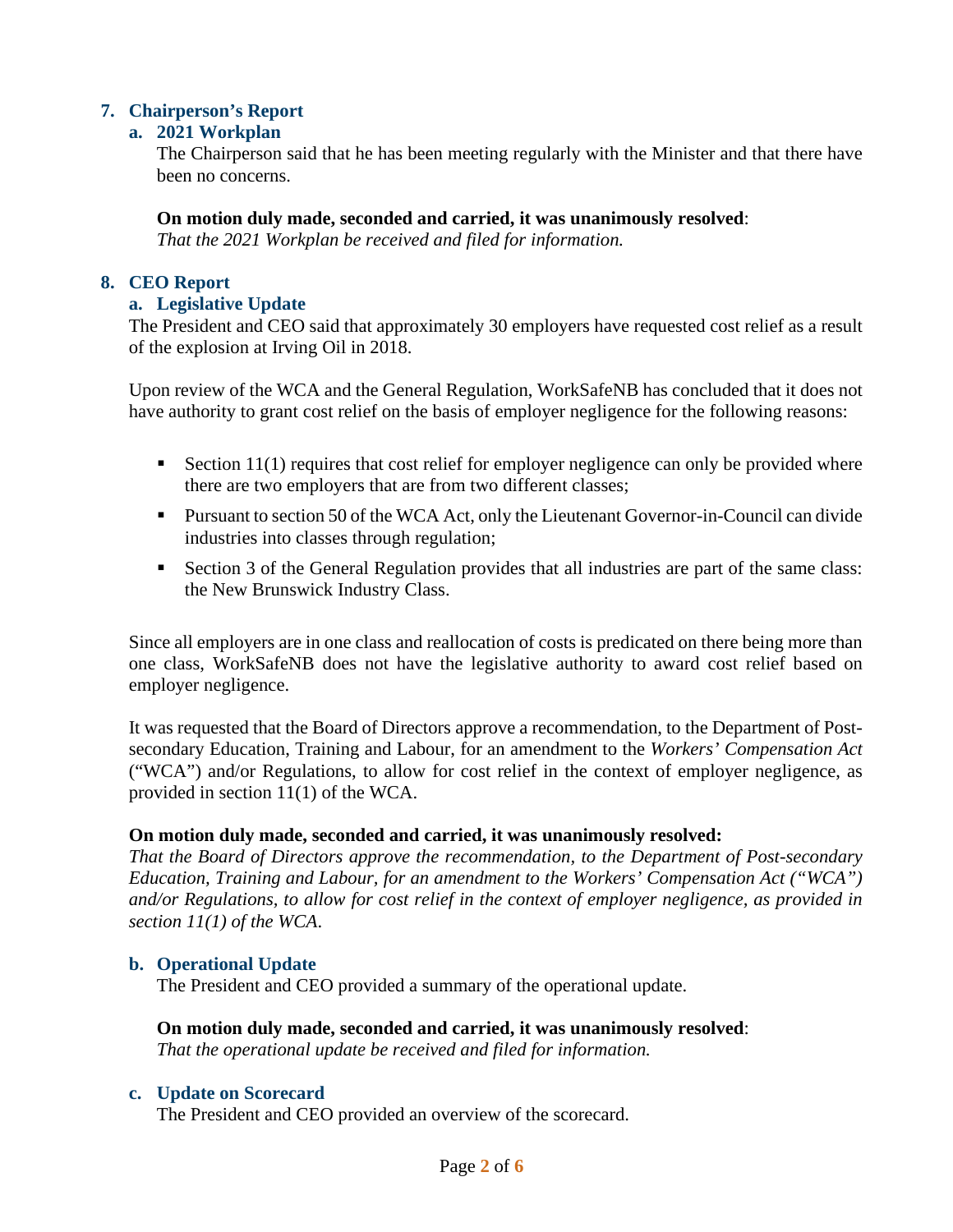#### **On motion duly made, seconded and carried, it was unanimously resolved**:

*That the Scorecard update be received and filed for information.*

### **9. Human Resources and Compensation Committee Update**

The Committee Chair provided an overview of her report to the Board.

#### **On motion duly made, seconded and carried, it was unanimously resolved:**

*That Item 9a – Terms of Reference for the Human Resources and Compensation Committee, be approved as presented.*

#### **On motion duly made, seconded and carried, it was unanimously resolved:**

*That Item 9b – Update on Human Resources Strategy Map; Item 9c – Update on Executive Succession Plan and Talent Mapping for Organization; Item 9d – Performance Management Update; and Item 9e – Update on Labour Matters be received and filed for information*.

#### **10. Audit Committee Update**

The Committee Chair provided an overview of his report to the Board.

#### **On motion duly made, seconded and carried, it was unanimously resolved:**

*That Item 10e – Indemnity Agreement be approved for execution, as presented.*

#### **On motion duly made, seconded and carried, it was unanimously resolved:**

*That Item 10a – Enterprise Risk Management Update; Item 10b – Update on External Audit; Item 10c – Internal Audit Workplan Report; Item 10d – Management's Update to Internal Audit's Recommendations; and Item 10f – Updated Litigation Report be received and filed for information*.

#### **11. Governance Committee Update**

The Committee Chair provided an overview of her report to the Board.

#### **On motion duly made, seconded and carried, it was unanimously resolved:**

*That Item 11a – Fatality Review Committee Terms of Reference; Item 11b – Review of AG Governance Recommendations; Item 11c – Governance Committee Self Assessment Results; and Item 11d – Professional Development be received and filed for information.* 

#### **12. Financial Update as of January 31, 2021**

The Chief Financial Officer provided an overview of the preliminary and unaudited financial results as of January 31, 2021.

He said that assets are up to approximately \$1.7 billion and that external actuaries are reviewing to ensure that this number is accurate. Improvements in process and legislative changes are starting to have a substantial impact on assets and that WorkSafeNB is more in line with its peers.

The funding level is expected to be well over 120% which will have a positive impact on assessment rates.

The Chief Financial Officer said that the downward trend for claim payments is continuing into January and are comparable to 2016 numbers.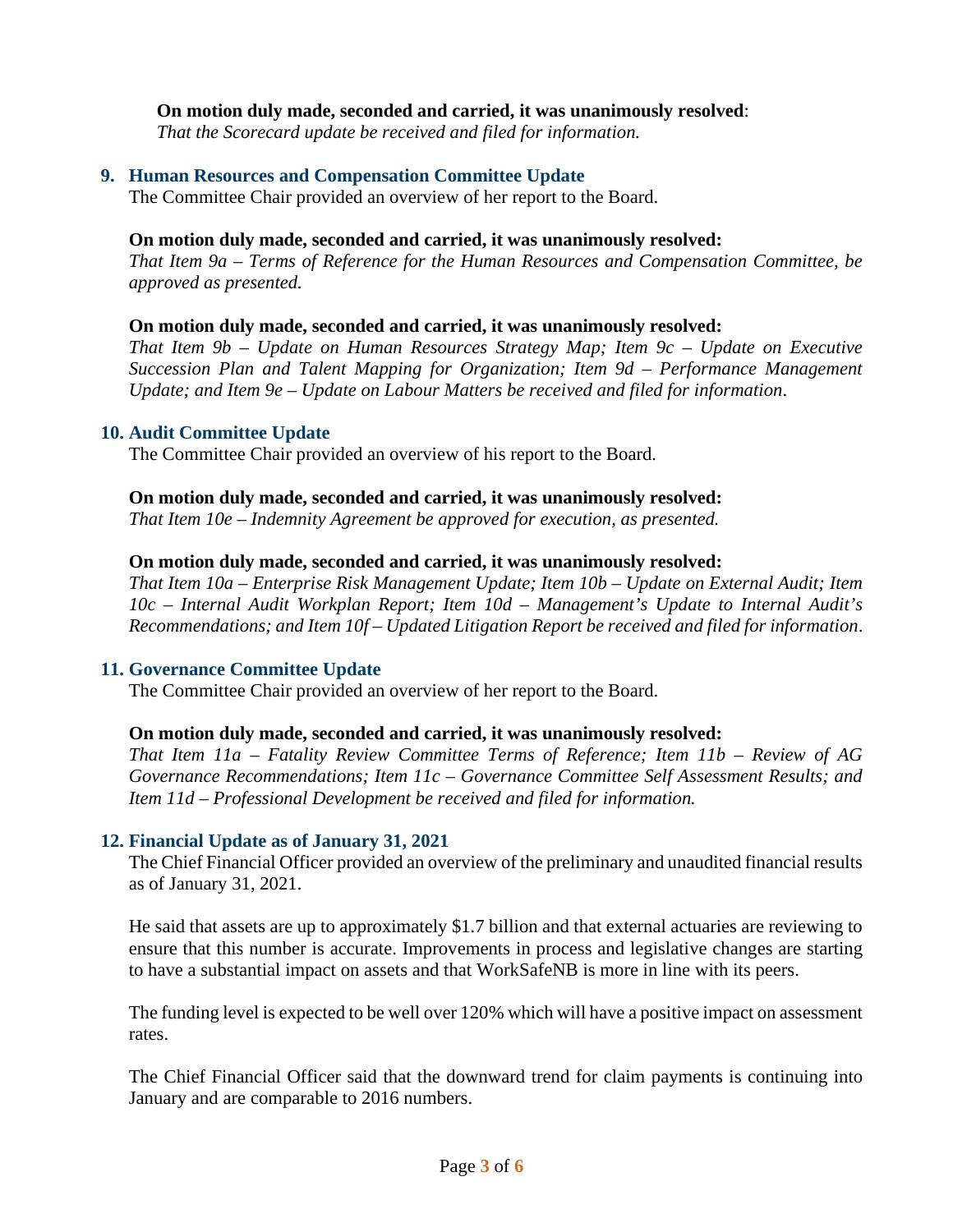Some Board members agreed that it is good to see the numbers going in the right direction, but that this does not mean a rate reduction and that improved benefits for workers be looked at.

The Chief Financial Officer informed the Board of Directors that the Acting Treasurer gave his resignation. Members of the Board cautioned that even though WorkSafeNB is looking at outsourced chief investment officer (OCIO) options, there should be someone internal to manage that process.

# **On motion duly made, seconded and carried, it was unanimously resolved:**

*That the Financial Update as of January 31, 2021 be received and filed for information.*

#### **13. Update on Board Vacancies**

The Corporate Secretary and General Counsel provided an update on current Board vacancies.

She said that the recommendation for the employer representative is still with the Government of New Brunswick and that she is working through the screening process for the Vice-Chair and worker representative vacancies.

# **14. 2021 Annual Plan**

The President and CEO said that the 2021 Annual Plan will be translated and then presented to the Minister and asked the Board for approval of the draft provided.

#### **On motion duly made, seconded and carried, it was unanimously resolved:**

*That the 2021 draft Annual Plan be approved as presented.*

#### **15. Translation of Board Materials**

At the last Governance Committee meeting, members requested that information be brought forward to the Board outlining our accountabilities under the *Official Languages Act* and if Board meeting material should be translated.

The Corporate Secretary and General Counsel said WorkSafeNB is legally obliged to translate any material that is made in public, that we currently do that and that we comply in this regard.

Language of work however, is different and is being reviewed by the Language Commissioner as part of her review of the *Official Languages Act*, but as of right now, WorkSafeNB is not legally obligated to translate Board meeting material.

The President and CEO said that materials can certainly be translated if that is the Board's desire and spoke of two impacts that translating material will have. The first is timeliness of materials, as translation can take up to three weeks which makes meeting deadlines challenging. The second is cost and it is estimated that translation of Board meeting materials (not including Committee meeting materials) would cost between \$4,000 and \$5,000 per meeting.

After discussion, the Board of Directors agreed that for now, meeting minutes, policies and any recommendations for legislative change will be translated and that this matter will be discussed again at the next meeting, where a motion can be passed or the plan may be adjusted.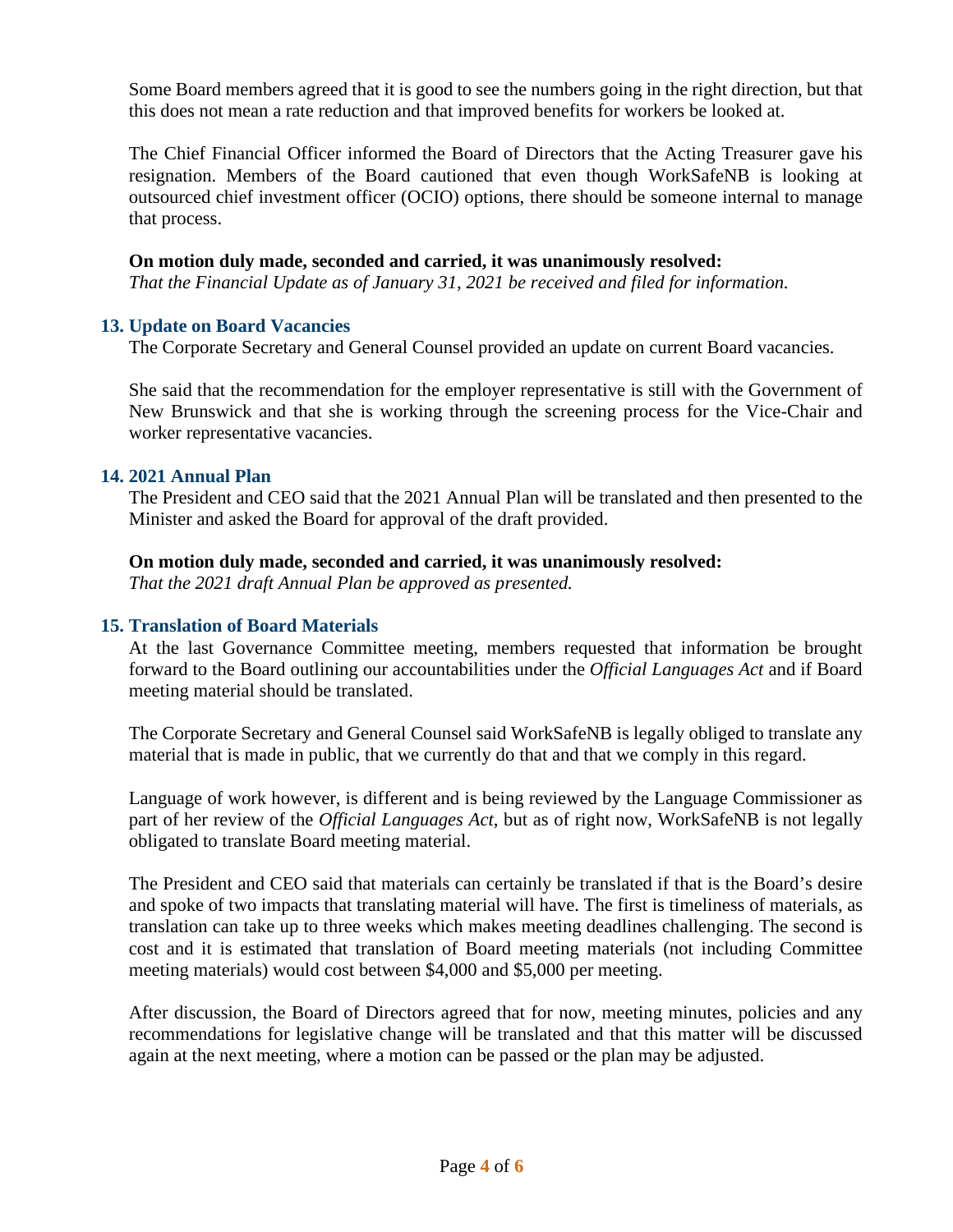# **16. Claims Management 2021 Operational Plan**

The Vice-President of Claims Management and Rehabilitation provided an overview of her division's 2021 operational plan with a major focus on putting our people first, stay at work and return to work. The Plan's theme is "Turning the Ship Around" and she provided examples of how engaged and excited employees are about this plan.

The President and CEO said that none of this would be possible without Ms. Bent's leadership.

The Chair thanked Ms. Bent on behalf of the Board of Directors and said it is outstanding and wonderful to see a new culture in place.

#### **On motion duly made, seconded and carried, it was unanimously resolved:**

*That the 2021 Claims Management Operational Plan be received and filed for information.*

# **17. Introduction to Judy Mercer, Executive Directors, Business Transformation**

The Executive Director of Business Transformation and Client Experience, who was appointed in January 2021, provided an overview of her background and introduced members of her staff who are driving business transformation throughout the organization.

She identified larger initiatives that her division is working on as well as plans for 2021. The Business Transformation and Client Experience team is currently working on defining their purpose and team goals.

#### **On motion duly made, seconded and carried, it was unanimously resolved:**

*That the presentation provided by the Executive Director of Business Transformation and Client Experience be received and filed for information.*

#### **18. New Business**

The President and CEO said that in March of 2020 the Government of New Brunswick dropped the interest on assessment rates from 4% to zero because of the pandemic with the notion that it would return to 4% after the pandemic was over.

Regulatory change was supposed to go to Cabinet in January and many questions are being asked like what the impact would be if the rate is left at zero. The President and CEO said that he is drafting a letter to outline and explain the consequences (no incentive to pay, employers will not be in good standing which means no clearance letter, etc.).

He said that he does not support any decision to keep the interest rate at zero and asked if the Board agrees. The Board agreed that this sets a bad precedent and that it goes against the Meredith Principles.

Some members requested that the next Board of Directors meeting be held face-to-face in Saint John.

One Board member requested a memo be brought to the next meeting outlining initiatives that the President and CEO took to address allegations that there were no supporting documents (with detailed financial information) provided to the Standing Committee on Public Accounts.